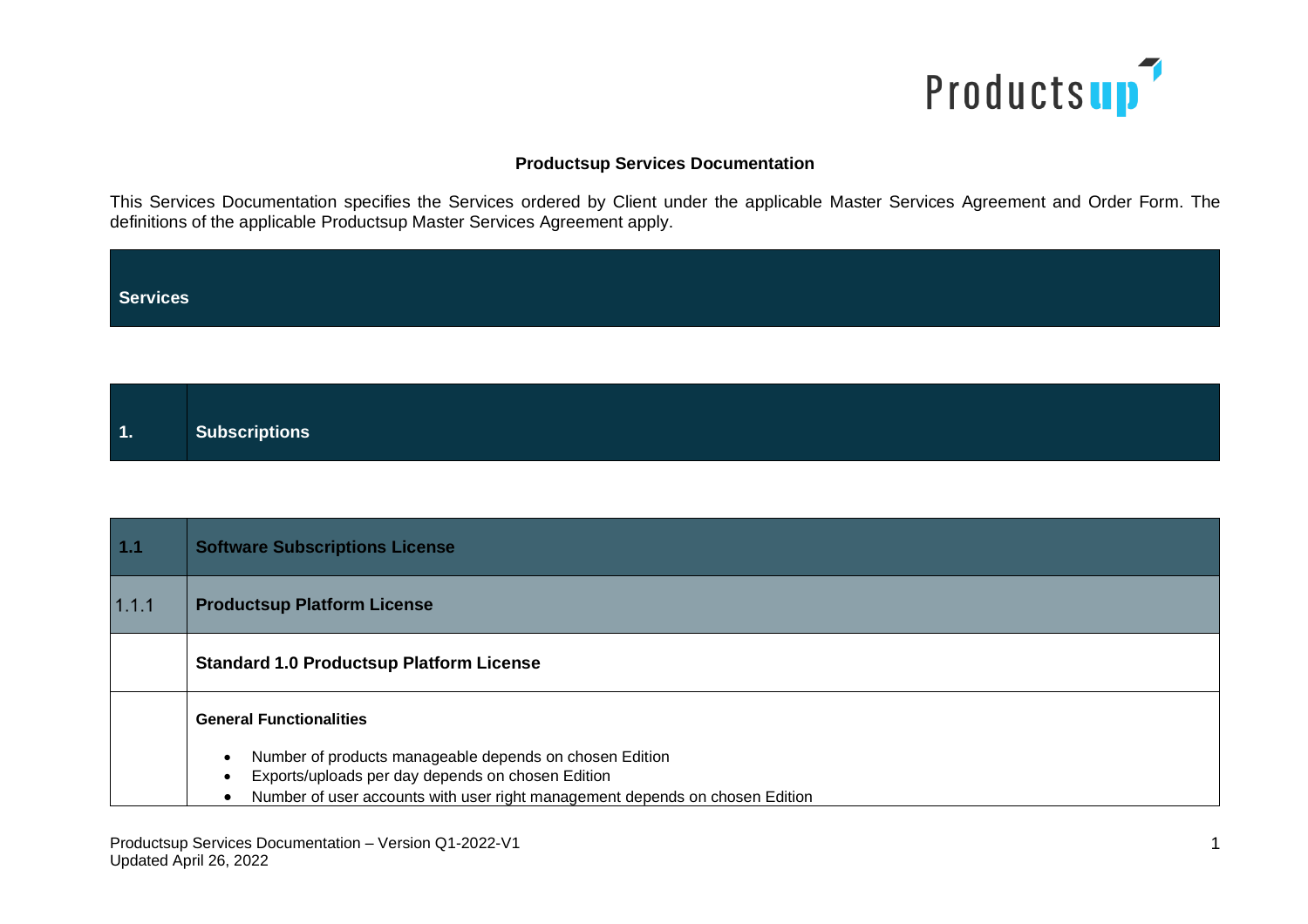

- Standard export channels subject to the specifications and limitations in the then-current, applicable Export Channel Template List available under<https://www.productsup.com/services-documentation/>
- Creation of FTP accounts depends on chosen Edition

## **Data Import Functionalities**

- Access to various standard data import capabilities (e.g. Productsup API, Feed URL, Google Sheets) subject to the specifications and limitations in the then-current, applicable Import Channel List available under<https://www.productsup.com/services-documentation/>
- Support of multiple data source formats (e.g. XML, CSV, TXT)
- Import services to enrich data sources (e.g. ID generation, data transformation)
- Connection of multiple standard data sources to one feed
- Import of third-party tracking information
- Product data API with delta updates possibility
- Import data from another site

## **Data Management and Data Processing Functionalities**

- Detailed feed scheduling
- Dataflow to map data from import to export
- Data-View to preview and analyze the product catalog
- Access to rule boxes for optimization and manipulation
- Shared processing capabilities
- List feature (e.g. category mapping, blacklist, whitelist, normalization lists)
- Image manipulation (e.g. dataflow manipulation with rule boxes)
- KPI based ROI strategy feature

## **Data Export**

- Support of multiple feed output formats (e.g. XML, CSV, TXT, etc.)
- Various data export capabilities (e.g. HTTP, FTP, SFTP, APIs, etc.)
- Access to various pre-configured standard export templates ) subject to the specifications and limitations in the then-current, applicable Data Services List available under<https://www.productsup.com/services-documentation/>
- Up to five custom export templates (including delta functionality and XML manipulation) can be enabled in the Productsup Platform
- Analyze option with best practice recommendations for export templates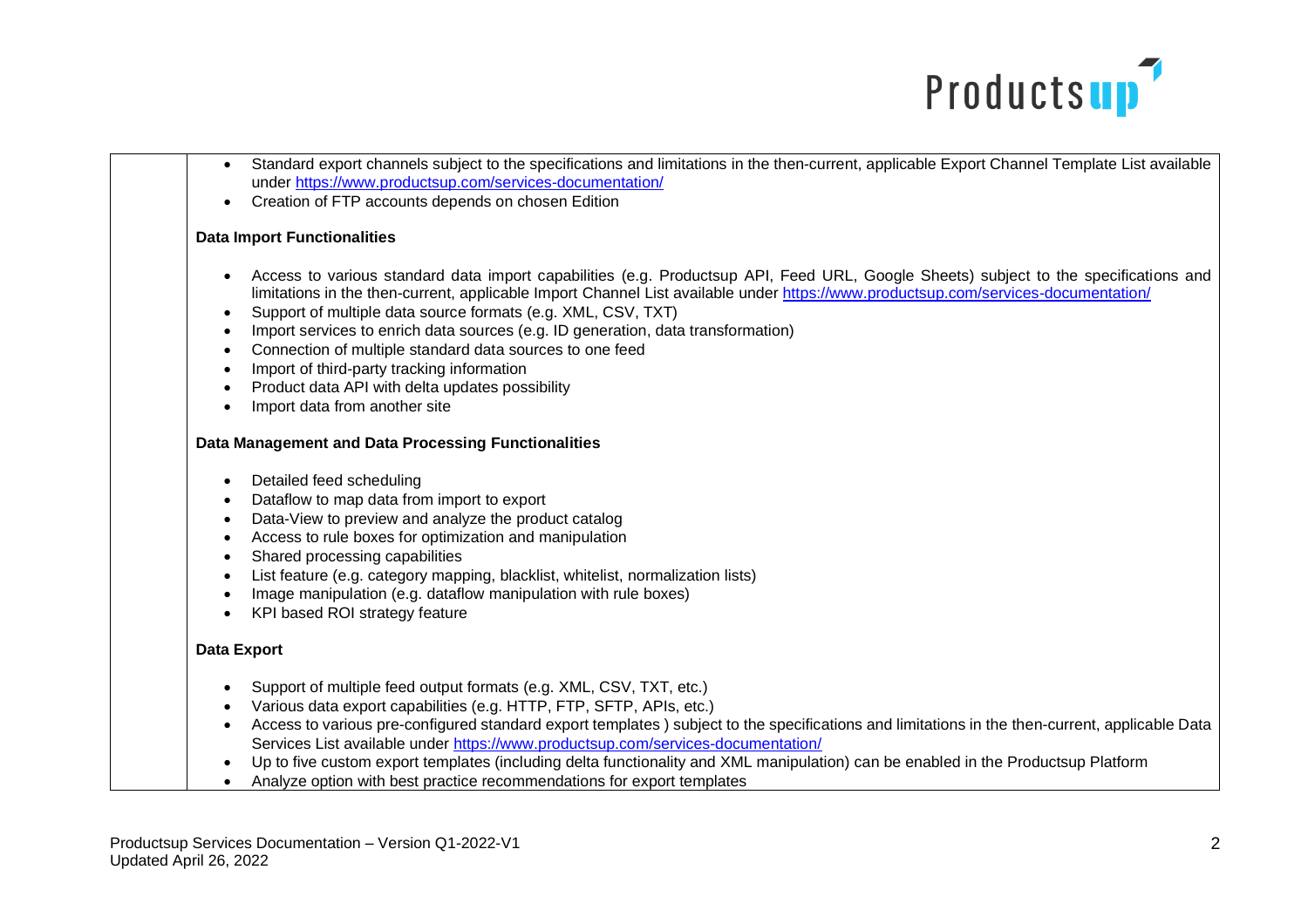

|               | A/B testing of marketing channels<br>$\bullet$                                                                                                                                                                                                                                                                                                                                                                                                                                       |
|---------------|--------------------------------------------------------------------------------------------------------------------------------------------------------------------------------------------------------------------------------------------------------------------------------------------------------------------------------------------------------------------------------------------------------------------------------------------------------------------------------------|
|               | <b>Administration</b>                                                                                                                                                                                                                                                                                                                                                                                                                                                                |
|               | Project- and Site breakdown on account level<br>Error monitoring feature based on feed quality KPIs:<br>$\circ$ Email notifications<br>Automated export interruption<br>$\circ$<br>o Dashboard feature with import and export activity, products count and site status<br>Error log with details about last runs<br>$\circ$                                                                                                                                                          |
| $\boxed{1.2}$ | <b>Add-On-Software Subscriptions</b>                                                                                                                                                                                                                                                                                                                                                                                                                                                 |
| 1.2.1         | <b>Feed Management &amp; Marketing Module</b>                                                                                                                                                                                                                                                                                                                                                                                                                                        |
|               | Included marketing exports<br>Search Engines, Comparison Shopping, Affiliate & Retargeting, Social Media, Marketing Tech<br>Google Keyword Planner (not with Starter edition)<br>Facebook Ad-Insights (only with Grow, Scale and Enterprise editions)<br>Analytics Connectors (DoubleClick, Webtrekk) (only with Grow, Scale and Enterprise editions)<br>Google Ad-Previews (only with Grow, Scale and Enterprise editions)<br>Tracking<br>Content Experiments (Content A/B Testing) |
| 1.2.2         | <b>Marketplace Module (BETA)</b>                                                                                                                                                                                                                                                                                                                                                                                                                                                     |
|               | Included Marketplace Exports (Amazon, Ebay, etc.)<br>Order Dashboard<br><b>Order Reporting</b>                                                                                                                                                                                                                                                                                                                                                                                       |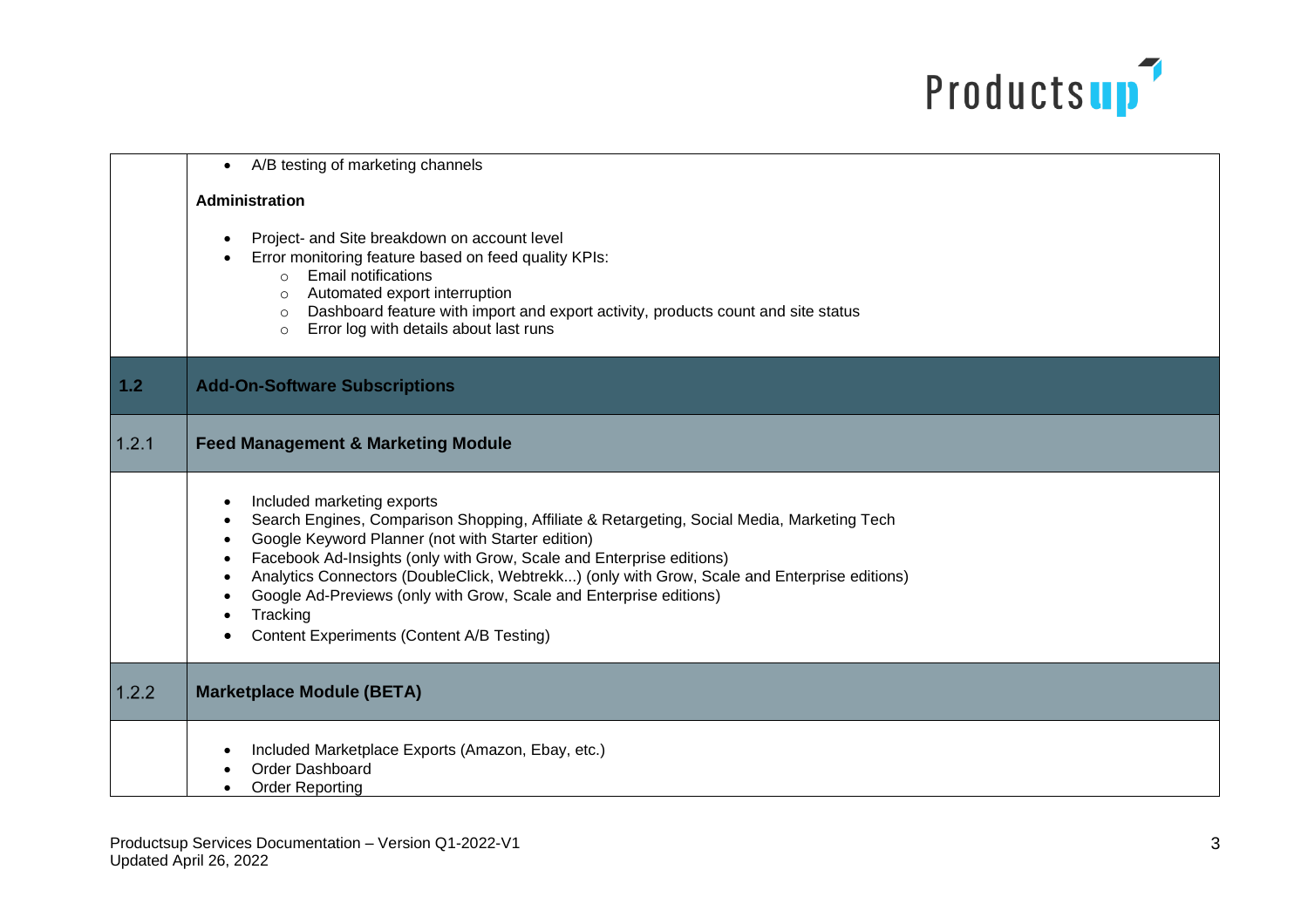

|       | Number of order syncs (supported marketplaces can be seen in our software specifications) depends on chosen Edition<br><b>PII Security</b>                                                                                                                                                         |
|-------|----------------------------------------------------------------------------------------------------------------------------------------------------------------------------------------------------------------------------------------------------------------------------------------------------|
| 1.2.3 | <b>Product Content Syndication Module</b>                                                                                                                                                                                                                                                          |
|       | Syndication to retailers via Item Setup Sheets, Prebuilt Data Pool connections or direct API (only with Grow, Scale and<br>Enterprise editions)<br>Amazon Vendor and other marketplace/retail hybrids (1P model) (only with Grow, Scale and Enterprise editions)                                   |
| 1.2.4 | <b>Industrial Syndication Add-on</b>                                                                                                                                                                                                                                                               |
|       | Classification standards (ETIM, UNSPSC, ECLASS)<br>Special formats (BMEcat, FAB-DIS)<br>Industrial data pools (2ba, ARGE)                                                                                                                                                                          |
| 1.2.5 | <b>Seller/Vendor Onboarding Module</b>                                                                                                                                                                                                                                                             |
|       | Cloud Services Connectors (e.g. Amazon S3, ) (only with Grow, Scale and Enterprise editions)<br>Custom API Enabled (only with Grow, Scale and Enterprise editions)<br>Number of catalogs (1st party, 3rd party Seller/Vendors) (only with Scale and Enterprise editions) depends on chosen Edition |
| 1.2.6 | <b>Content Portal Add-on</b>                                                                                                                                                                                                                                                                       |
|       | Self-service portal for internal and external stakeholders to view & download products and assets                                                                                                                                                                                                  |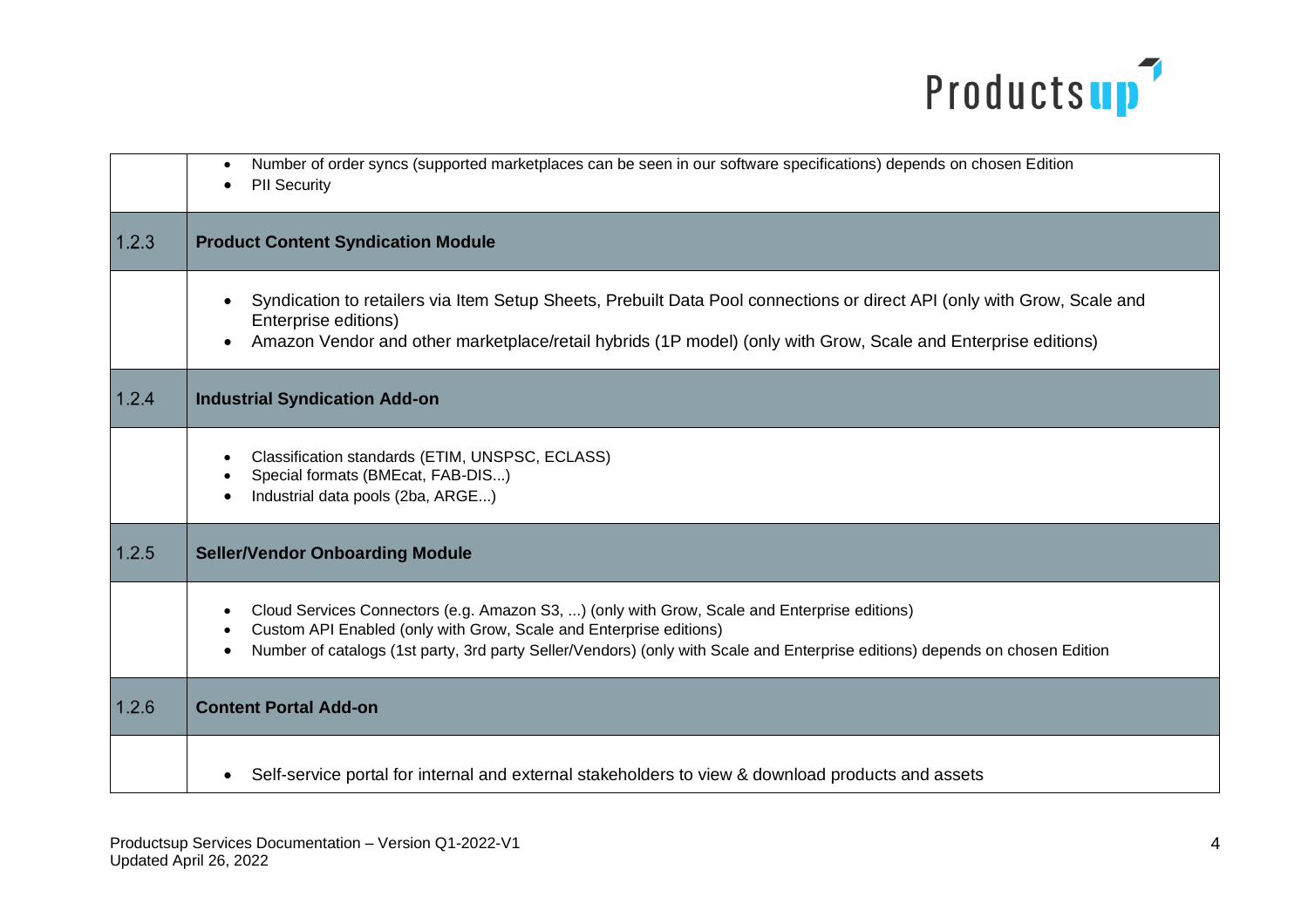

|       | Content Portal Add-on comes by default with one Account included, where Account is defined as the Client's dedicated virtual<br>space in the Productsup Content Portal to manage its use of the Productsup Software through its Authorized Users;<br>Additional Content Portal accounts can be purchased by a Client<br>Number of user accounts with user right management depends on chosen Edition<br>Only with Grow, Scale and Enterprise editions                 |
|-------|-----------------------------------------------------------------------------------------------------------------------------------------------------------------------------------------------------------------------------------------------------------------------------------------------------------------------------------------------------------------------------------------------------------------------------------------------------------------------|
| 1.2.7 | <b>Travel Add-on</b>                                                                                                                                                                                                                                                                                                                                                                                                                                                  |
|       | Included marketing Travel exports (only with Grow, Scale and Enterprise editions)<br>Travel Channels (Google Hotel Ads, Facebook Hotel Ads, Facebook Flight Ads) (only with Grow, Scale and Enterprise editions)<br>Geodata APIs (e.g. Address to Lattitude / Longitude) (only with Grow, Scale and Enterprise editions)<br>Travelportal Ratings Integration (only with Grow, Scale and Enterprise editions)<br>Weather API (only with Scale and Enterprise editions) |
| 1.2.8 | <b>Image Desginer Module</b>                                                                                                                                                                                                                                                                                                                                                                                                                                          |
|       | Shareable templates (not with Starter Edition)<br>Clipart Library (not with Starter Edition)<br>Number of layers depends on Edition (not with Starter Edition)                                                                                                                                                                                                                                                                                                        |
| 1.2.9 | <b>Dynamic Videos Module</b>                                                                                                                                                                                                                                                                                                                                                                                                                                          |
|       | Standard Pre-build templates (not with Starter Edition)<br><b>Custom Templates (not with Starter Edition)</b>                                                                                                                                                                                                                                                                                                                                                         |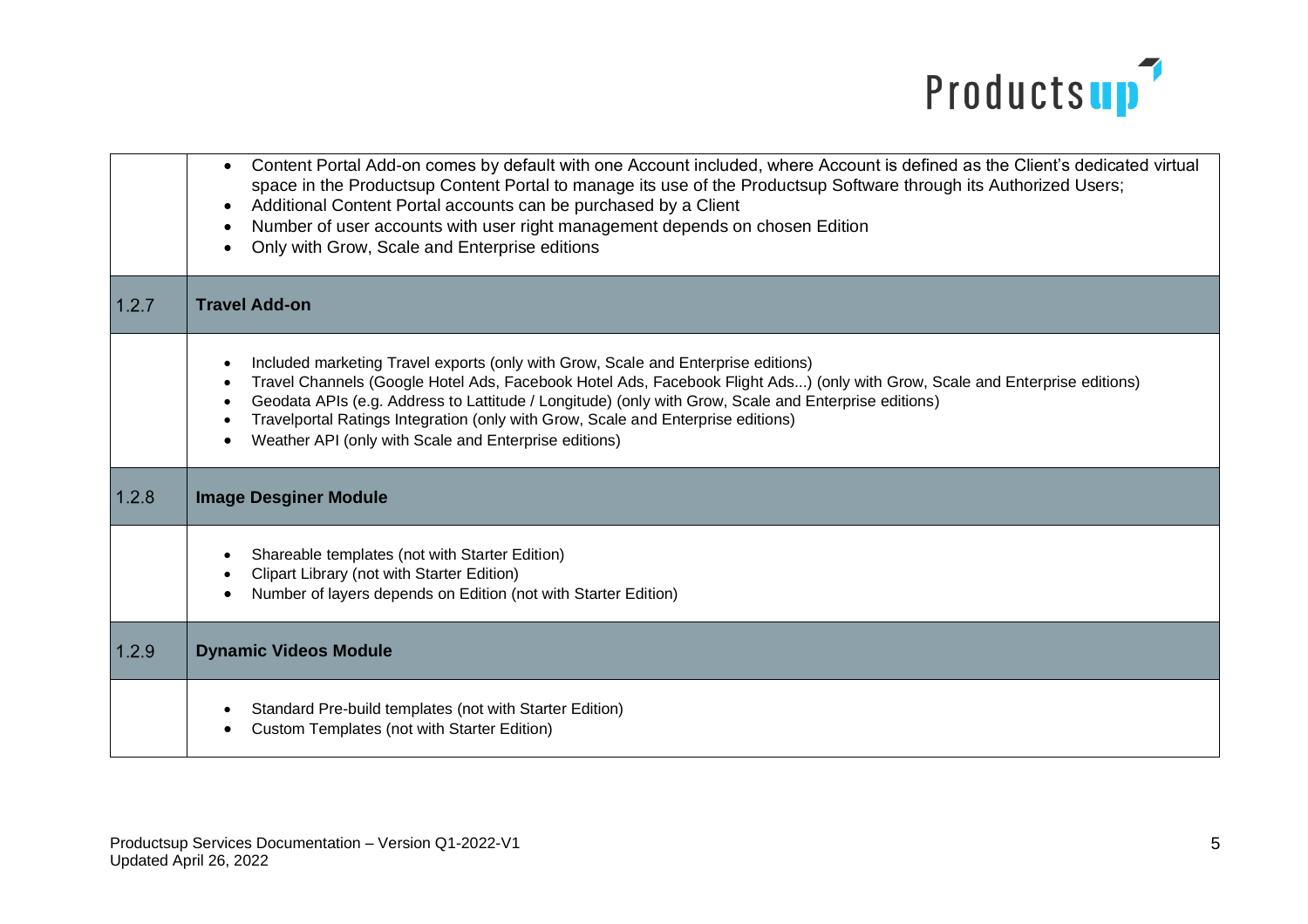

| 1.2.10 | <b>Crawler Module</b>                                                                                                                                                                                                                                                                                                                                                                                                                                                   |
|--------|-------------------------------------------------------------------------------------------------------------------------------------------------------------------------------------------------------------------------------------------------------------------------------------------------------------------------------------------------------------------------------------------------------------------------------------------------------------------------|
|        | Data Crawler<br>Image Properties Crawler                                                                                                                                                                                                                                                                                                                                                                                                                                |
| $1.3$  | <b>Support Services Subscriptions</b>                                                                                                                                                                                                                                                                                                                                                                                                                                   |
| 1.3.1  | <b>Product and Account Support1</b>                                                                                                                                                                                                                                                                                                                                                                                                                                     |
|        | Product and Account Support is provided by Productsup subject to the specifications in the applicable MSA and relevant Annex.                                                                                                                                                                                                                                                                                                                                           |
|        | Productsup Product and Account Support experts reactively answer Client submitted tickets about either a malfunction of the Productsup<br>Software or questions on functionality, scope or configurations of the Productsup Software or Productsup Platform. In both cases, the<br>Client is requested to give as many details as possible, such as links, concrete examples, or screenshots.                                                                           |
|        | When communicating malfunctions of the Productsup Software to Productsup, the Client shall reasonably self-diagnose the impact and<br>recommend, in good faith, to Productsup an appropriate Severity Level designation. Productsup shall validate given Severity Level<br>designation or notify Client of a change in the Severity Level designation to a higher or lower level, giving a reason for such change.                                                      |
|        | When communicating non-system issues to Productsup, these can be questions about the functionality of the Productsup Platform,<br>scope or best practices in regard to specific setups. The Client will be provided with help articles, step by step explanations or roadmap<br>outlooks in case certain functionalities are planned, but not available yet. If a desired functionality is not available or in the pipeline, the<br>Client can issue a feature request. |

<sup>&</sup>lt;sup>1</sup> Subject to the specifications in the applicable Master Services Agreement and the annexed Product and Account Support Service Level Agreement (Support SLA).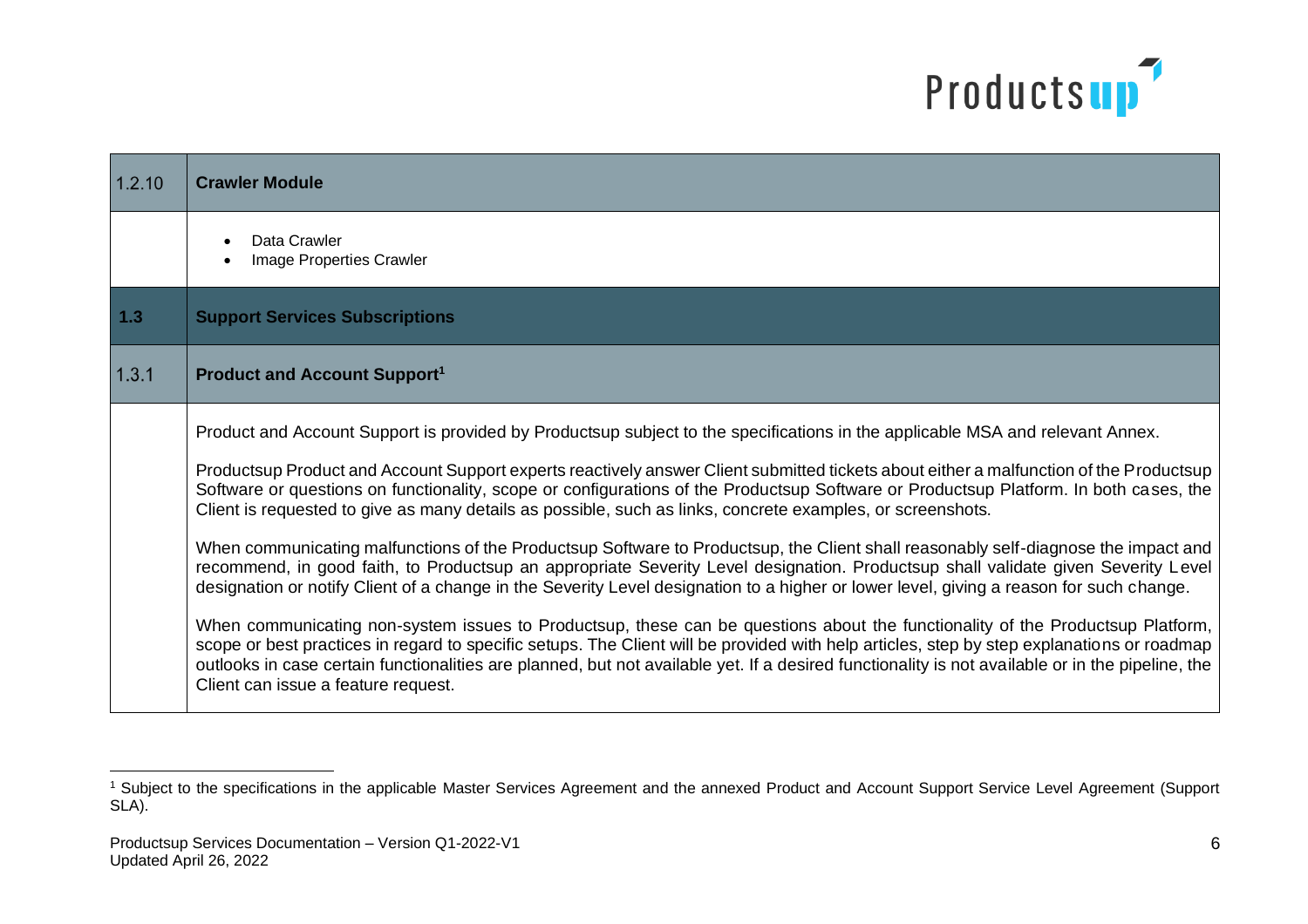

|       | Productsup responds to Support Incidents based on Severity Levels (as defined below) during Local Office Hours as specified in the<br>Product and Account Support Service Level Agreement annexed to the Master Services Agreement.                                                                                                                                                                                                                                                                                                                                                                                                                                                                                                   |
|-------|---------------------------------------------------------------------------------------------------------------------------------------------------------------------------------------------------------------------------------------------------------------------------------------------------------------------------------------------------------------------------------------------------------------------------------------------------------------------------------------------------------------------------------------------------------------------------------------------------------------------------------------------------------------------------------------------------------------------------------------|
| $1.4$ | <b>Professional Services Subscriptions<sup>2</sup></b>                                                                                                                                                                                                                                                                                                                                                                                                                                                                                                                                                                                                                                                                                |
| 1.4.1 | <b>Access to Help Center and Academy</b>                                                                                                                                                                                                                                                                                                                                                                                                                                                                                                                                                                                                                                                                                              |
|       | Access to the Productsup Help Center with detailed explanations on all available features, as well as examples and use cases. Help<br>articles are constantly updated and kept up-to-date in accordance with new releases of the Productsup Platform.<br>Access to the Productsup Academy, where self-learning courses and training videos can be retrieved. The offer will continuously be<br>extended and updated. Costs apply according to prices on the Productsup Academy website. The use of the Productsup Academy is<br>subject to separate terms of service.                                                                                                                                                                 |
| 1.4.2 | <b>Managed Services Productsup Platform Package (20 hours/month)</b>                                                                                                                                                                                                                                                                                                                                                                                                                                                                                                                                                                                                                                                                  |
|       | Managed Services Productsup Platform Package covers initial setup of the Client's user account according to best practices, creation<br>of sites, setup of data sources, and mapping of export channels according to the Client's wishes through a dedicated Productsup<br>solutions expert. Data will be cleansed, optimized and structured according to Client's wishes. Requests may either be sent by email or<br>communicated in bi-weekly calls, as preferred by the Client. Upon request, Productsup will provide documentation for the Client's user<br>account setup and/or insights into it in scheduled calls, as part of the Professional Services hours included in the Managed Services<br>Productsup Platform Package. |

<sup>&</sup>lt;sup>2</sup> Client to notice: Overage Fees for Professional Services delivered in excess of the ordered Services may occur subject to the relevant provisions in the applicable Master Services Agreement and Order Form.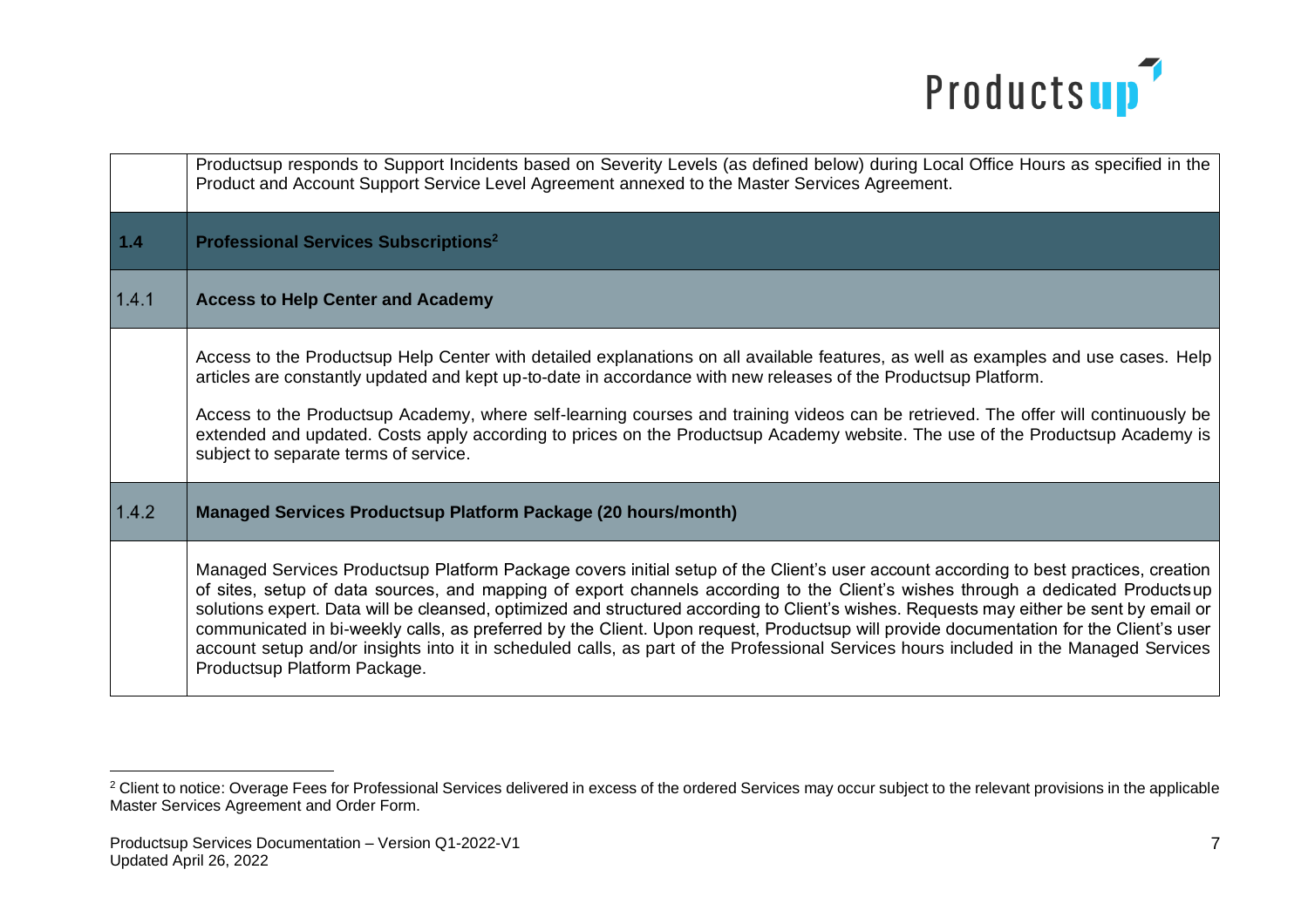

The Managed Services Productsup Platform Package exclusively covers Services within the Productsup Platform and does not involve Productsup to access or operate any third-party tools or systems. The Managed Services Productsup Platform Package includes the migration of data sources/imports and/or exports.

The Managed Services Productsup Platform Package does not include Productsup being in direct contact with any third-party providers. Such communication needs to be handled exclusively via the Client. The Managed Services Productsup Platform Package does not cover the proactive consulting on best practices outside of the Productsup Platform.

Productsup conducts the Managed Services Productsup Platform Package under the assumption that the Client will provide key personnel for the period of its duration. This includes at least one person, but ideally a team, who has knowledge about the injected data and its structure, access to an updating data source and its update schedule, access to export channel specifications and (optionally) upload credentials, and who oversees the completion of the Managed Services Productsup Platform Package as well as the need for and usage of Professional Services hours included in the package. Invalidation of this assumption may alter the scope of services required and may result in additional cost.

If the submitted Scoping Document cannot be feasibly achieved with the included Professional Services hours, Productsup will provide an estimate on the total amount of Professional Services hours required per month. All overage hours above the Professional Services hours included in the Managed Services Productsup Platform Package are charged at the overage hourly rates specified in the applicable Master Services Agreement and Order Form.

The Managed Services Productsup Platform Package needs to be ordered at least four weeks before the desired start date.

Managed Services Clients submitting a request to Productsup will be provided with an estimate on delivery time within one Business Day.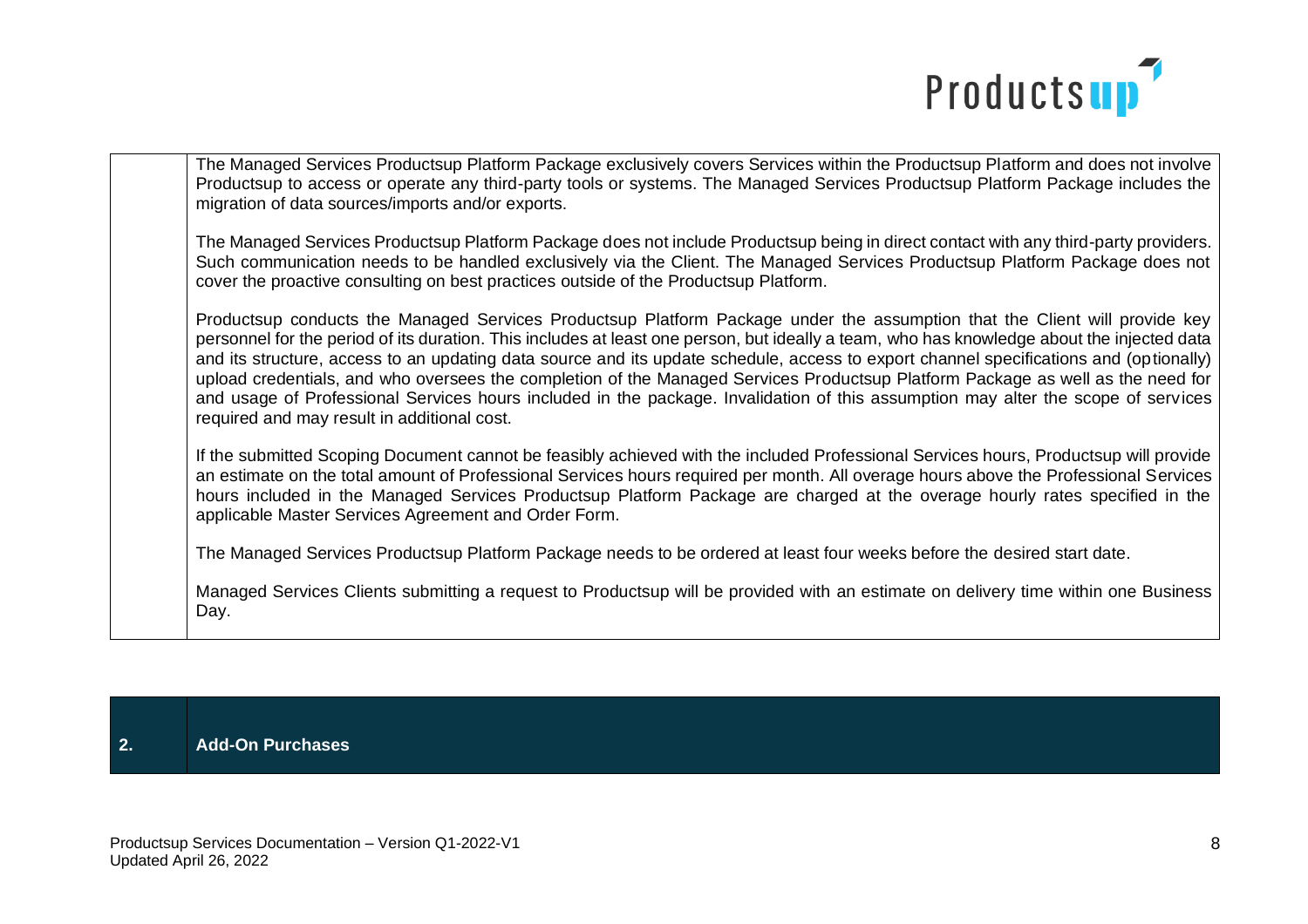

| 2.1   | <b>Add-On Software Products</b>                                                                                                                                                                                                                                                                                                                                                                                                                                                                                                                                                                                                                                                                                                                                                                                                             |
|-------|---------------------------------------------------------------------------------------------------------------------------------------------------------------------------------------------------------------------------------------------------------------------------------------------------------------------------------------------------------------------------------------------------------------------------------------------------------------------------------------------------------------------------------------------------------------------------------------------------------------------------------------------------------------------------------------------------------------------------------------------------------------------------------------------------------------------------------------------|
| 2.1.1 | <b>Video Rendering Template</b>                                                                                                                                                                                                                                                                                                                                                                                                                                                                                                                                                                                                                                                                                                                                                                                                             |
|       | Creating and uploading a custom video design template                                                                                                                                                                                                                                                                                                                                                                                                                                                                                                                                                                                                                                                                                                                                                                                       |
| 2.1.2 | <b>On Premise Import Extension</b>                                                                                                                                                                                                                                                                                                                                                                                                                                                                                                                                                                                                                                                                                                                                                                                                          |
|       | SAP Hybris - Productsup Data Export                                                                                                                                                                                                                                                                                                                                                                                                                                                                                                                                                                                                                                                                                                                                                                                                         |
| 2.2   | <b>Add-On Professional Services<sup>3</sup></b>                                                                                                                                                                                                                                                                                                                                                                                                                                                                                                                                                                                                                                                                                                                                                                                             |
| 2.2.1 | <b>Guided Platform Onboarding Package (10 Hours)</b>                                                                                                                                                                                                                                                                                                                                                                                                                                                                                                                                                                                                                                                                                                                                                                                        |
|       | The Guided Platform Onboarding Package is conducted via remote video calls by a Productsup solutions expert dedicated to the Client's<br>account. The schedule starts with the planning element. In a discovery call both parties will decide about the participants, call schedule<br>and learning milestones for the Guided Platform Onboarding Package. Once the planning is complete, Productsup will continue with the<br>actual training. Productsup's solutions expert will provide two standard group training sessions aimed at providing the foundational<br>knowledge needed to utilize the Productsup Platform. Two further calls are tailored to the Client's individual needs, as well as best<br>practice setup guidance for the Productsup Platform and deep dives into features especially important to Client's use case. |
|       | Recommended standard training call schedule:                                                                                                                                                                                                                                                                                                                                                                                                                                                                                                                                                                                                                                                                                                                                                                                                |

<sup>&</sup>lt;sup>3</sup> Client to notice: Overage Fees for Add-On Professional Services delivered in excess of the ordered Services may occur subject to the relevant provisions in the applicable Master Services Agreement and Order Form.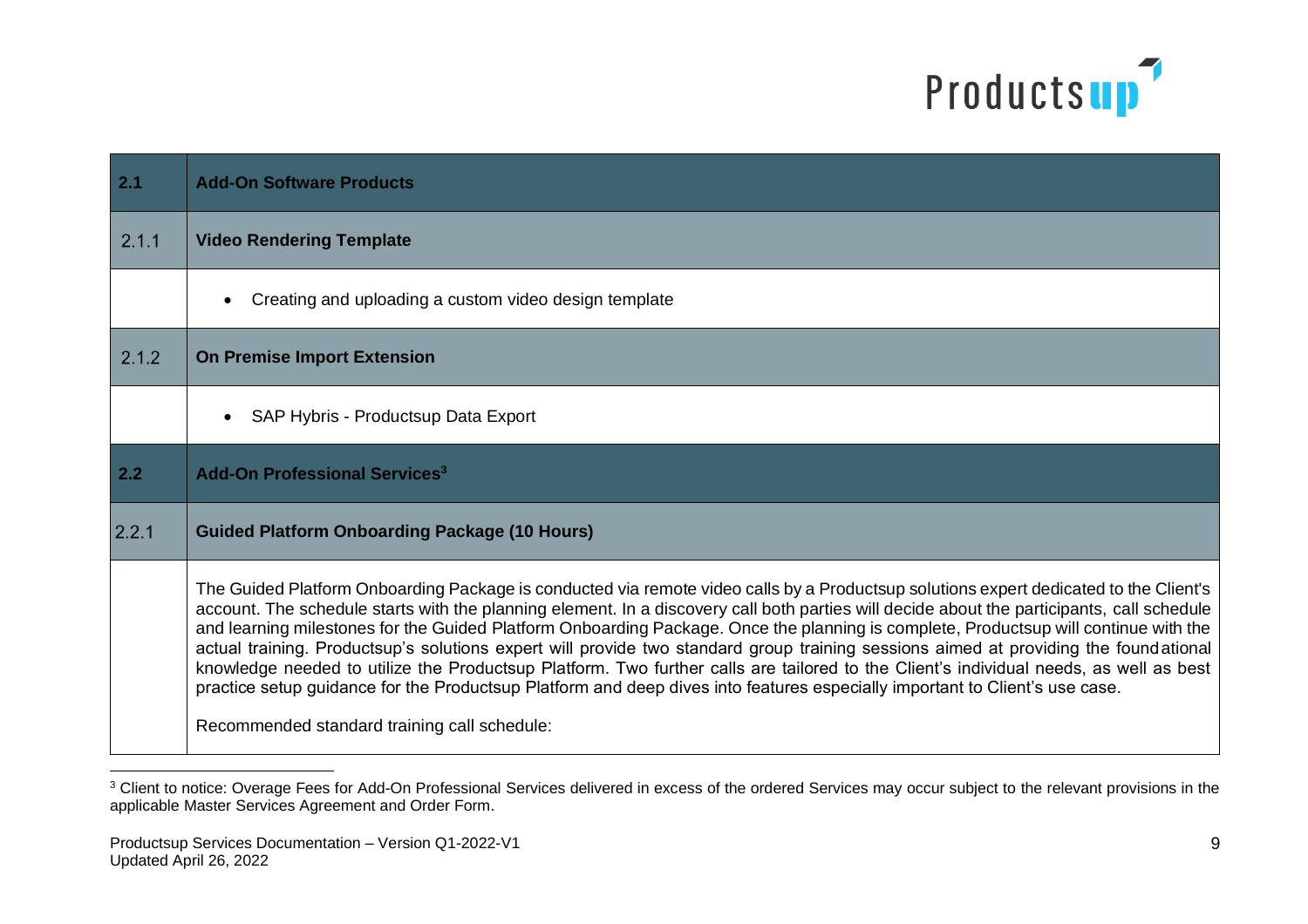

|       | • Discovery Call/Kick-off (30-60 mins);<br>First Core Training Session (90 mins);<br>Second Core Training Session (60 mins).                                                                                                                                                                                                                                                                                                                                                                                                                                                                                                                                                                                                                                                                                                                                                                                                                           |
|-------|--------------------------------------------------------------------------------------------------------------------------------------------------------------------------------------------------------------------------------------------------------------------------------------------------------------------------------------------------------------------------------------------------------------------------------------------------------------------------------------------------------------------------------------------------------------------------------------------------------------------------------------------------------------------------------------------------------------------------------------------------------------------------------------------------------------------------------------------------------------------------------------------------------------------------------------------------------|
|       | After completing the training calls, the Client can use the remaining package hours for educational purposes in the form of calls.<br>Recordings of all calls are available upon request.                                                                                                                                                                                                                                                                                                                                                                                                                                                                                                                                                                                                                                                                                                                                                              |
|       | Productsup's objective is to make the Client's team independent and confident users of the Productsup Platform, who are capable of its<br>setup, rollout, and ongoing administration. Productsup conducts the Guided Platform Onboarding Package under the assumption that<br>the Client will provide key personnel throughout its duration. This includes at least one person, but ideally a team, who will be trained as<br>an administrator of the platform, has knowledge about the injected data and its structure, access to an updating data source and its<br>update schedule, access to export channel specifications and (optionally) upload credentials, and oversees the completion of the Guided<br>Platform Onboarding Package as well as the need for and usage of Professional Services hours included in this package. Invalidation<br>of this assumption may alter the scope of Services required and may result in additional cost. |
|       | The Guided Platform Onboarding Package is provided to Client free of charge within 90 days upon execution of the relevant initial Order<br>Form, or, if agreed by the Parties, within 90 days at a later point during the runtime of the applicable Order Form. Upon expiry of this<br>period or the included Professional Services hours, the Services provided as part of the Guided Platform Onboarding Package are<br>provided to Client exclusively at the hourly rates for the provision of Professional Services specified in the applicable Master Services<br>Agreement and Order Form.                                                                                                                                                                                                                                                                                                                                                       |
| 2.2.2 | <b>Guided Platform Onboarding (Existing Client Accounts)</b>                                                                                                                                                                                                                                                                                                                                                                                                                                                                                                                                                                                                                                                                                                                                                                                                                                                                                           |
|       | The Guided Platform Onboarding for existing Client accounts is conducted via remote video calls by a Productsup solutions expert<br>dedicated to the Client's account. Productsup's solutions expert will provide group training sessions tailored to the Client's individual<br>needs, as well as best practice Productsup Platform setup guidance and deep dives into features that are especially important to the<br>Client's use case.                                                                                                                                                                                                                                                                                                                                                                                                                                                                                                            |
|       | Productsup's objective is to make the Client's team independent and confident users of the Productsup Platform capable of setup,<br>rollout, and ongoing administration of the Productsup Platform. Productsup conducts the Guided Platform Onboarding under the<br>assumption that the Client will provide key personnel for the duration of the Guided Platform Onboarding period. This includes at least                                                                                                                                                                                                                                                                                                                                                                                                                                                                                                                                            |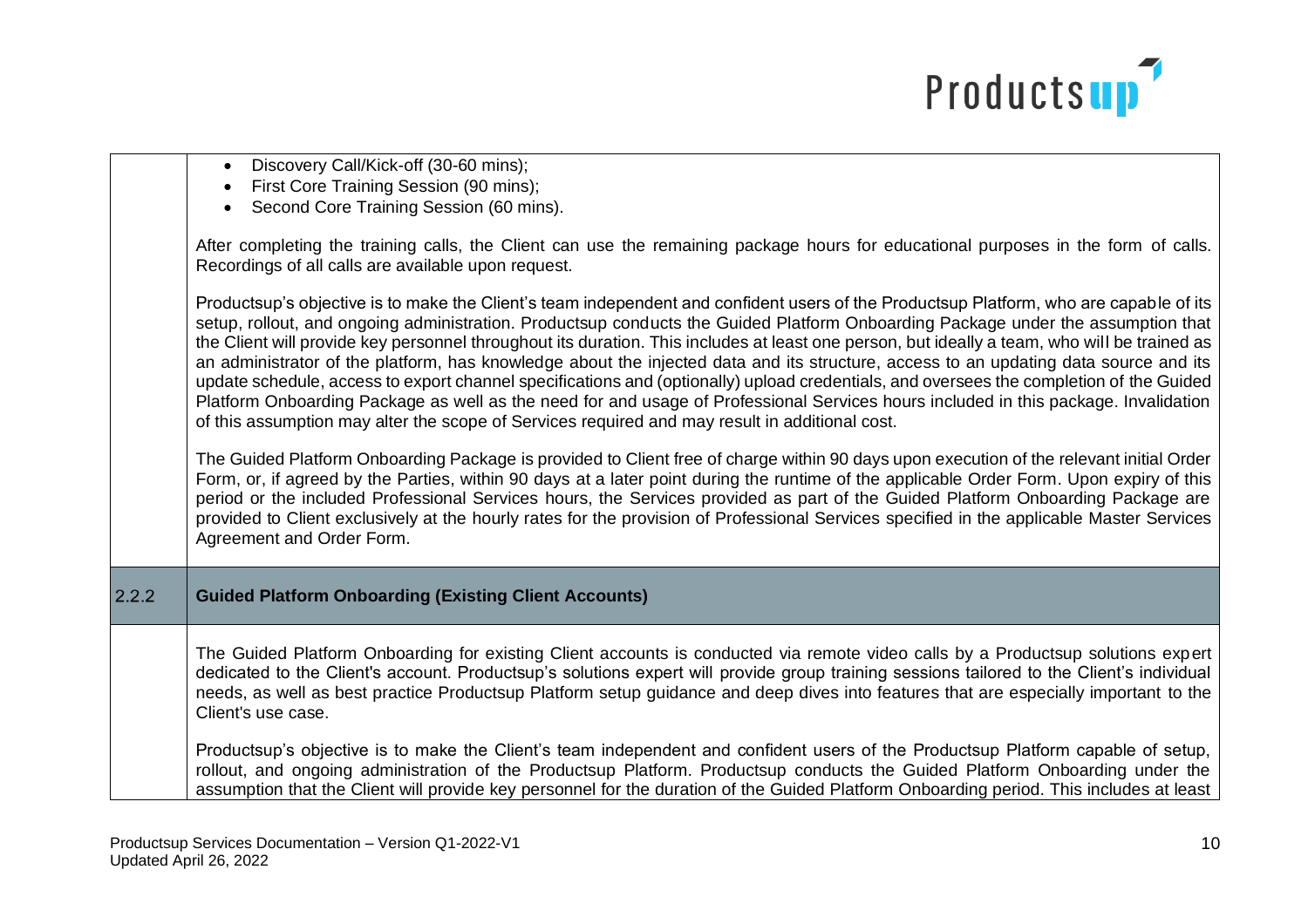

|       | one person, but ideally a team, who will be trained as an administrator of the Productsup Platform, has knowledge about the injected<br>data and its structure, access to an updating data source and its update schedule, and oversees the completion of the Guided Platform<br>Onboarding as well as the amount of Professional Service hours required. Invalidation of this assumption may alter the scope of Services<br>required and may result in additional costs.<br>Recommended length: three hours are recommended for five participants.<br>The Guided Platform Onboarding for existing Client accounts is provided at the hourly rates for the provision of Professional Services<br>specified in the applicable Master Services Agreement and Order Form.                                                                                                                                                                                                                                                                                                                                                                                                                                                                                                                                                                                                                                                                                                                                                                                                                                                                                                                              |
|-------|-----------------------------------------------------------------------------------------------------------------------------------------------------------------------------------------------------------------------------------------------------------------------------------------------------------------------------------------------------------------------------------------------------------------------------------------------------------------------------------------------------------------------------------------------------------------------------------------------------------------------------------------------------------------------------------------------------------------------------------------------------------------------------------------------------------------------------------------------------------------------------------------------------------------------------------------------------------------------------------------------------------------------------------------------------------------------------------------------------------------------------------------------------------------------------------------------------------------------------------------------------------------------------------------------------------------------------------------------------------------------------------------------------------------------------------------------------------------------------------------------------------------------------------------------------------------------------------------------------------------------------------------------------------------------------------------------------|
| 2.2.3 | <b>Guided Implementation Package (minimum 5 hours)</b>                                                                                                                                                                                                                                                                                                                                                                                                                                                                                                                                                                                                                                                                                                                                                                                                                                                                                                                                                                                                                                                                                                                                                                                                                                                                                                                                                                                                                                                                                                                                                                                                                                              |
|       | The Guided Implementation Package is conducted via remote video/phone calls and/or email by a Productsup solutions expert. The<br>Productsup solutions expert will own the project management of the Client's technical implementation internally. Interactions can be for<br>a range of tasks including (but not limited to):<br>Project planning and tracking;<br>Status updates in form or regular meetings and proactive updates;<br>Technical integration and setup of imports and/or export configurations;<br><b>Guidance on API connections;</b><br>Proactive best practices/consultation regarding account setup and functionality;<br>Internal channel coordination and centralized point of contact for channel creation.<br>Productsup conducts this service under the assumption that the Client will provide key personnel for the period of the Guided<br>Implementation Package. This includes at least one person, but ideally a team, who participated in the guided platform onboarding<br>and/or has foundational knowledge about the Productsup Platform, has knowledge about the injected data and its structure, access to<br>an updating data source and its update schedule, access to export channel specifications and (optionally) upload credentials, and<br>oversees the completion of the Guided Implementation Package as well as the need for and usage of Professional Services hours<br>included in the package. Invalidation of this assumption may alter the scope of Services required and may result in additional costs. The<br>period of the Guided Implementation Package will not be extended free of charge to account for delays caused by the Client. |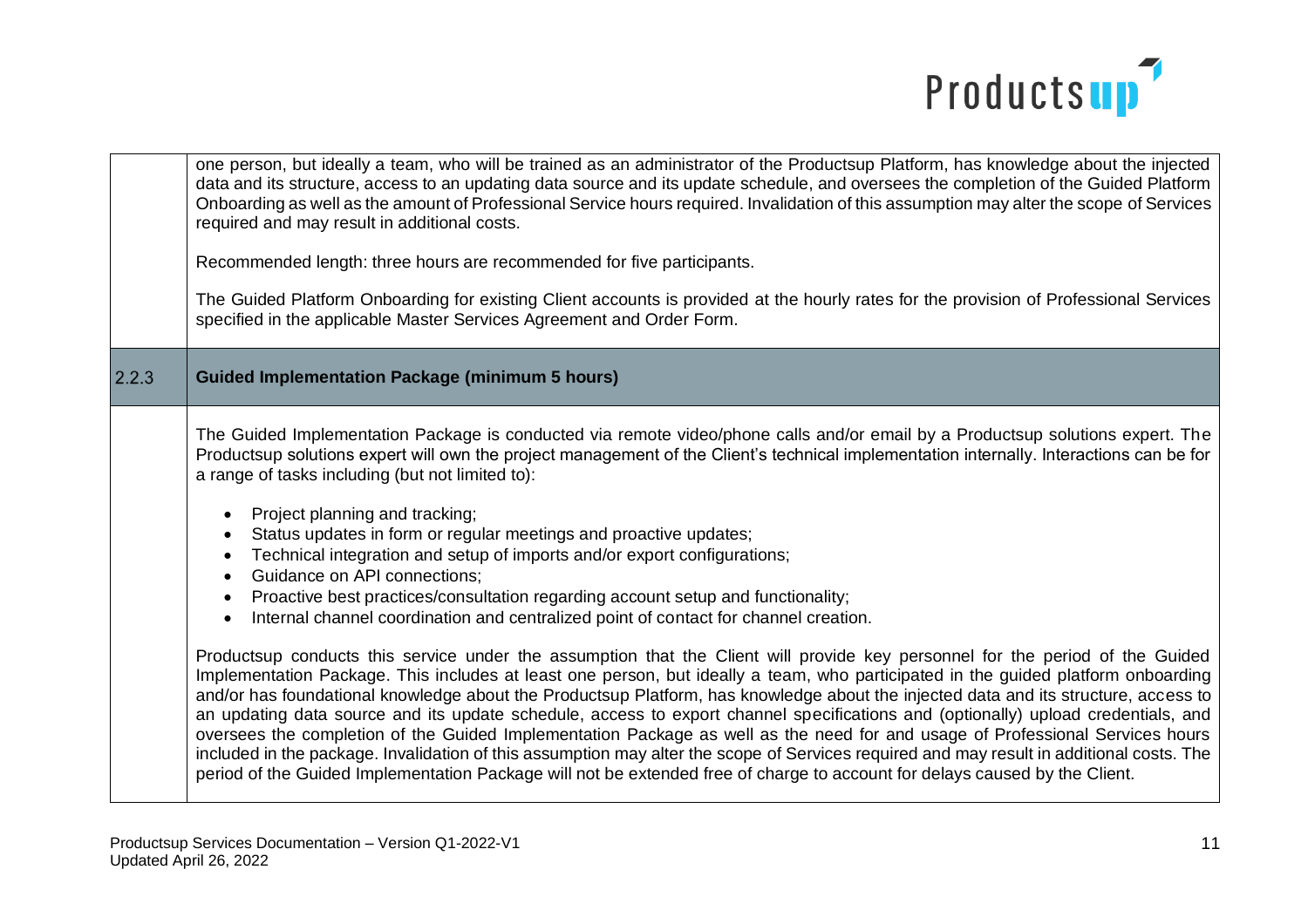

|       | If the submitted Scoping Document cannot be feasibly achieved with the ordered Professional Services hours, Productsup will provide<br>an estimate on the total amount of Professional Services hours required. All overage hours required to achieve the agreed Scope in<br>excess of the Professional Services hours included in the Guided Implementation Package are charged at the overage hourly rates<br>specified in the applicable Master Services Agreement and Order Form.                                                                                                                                                                                                   |
|-------|-----------------------------------------------------------------------------------------------------------------------------------------------------------------------------------------------------------------------------------------------------------------------------------------------------------------------------------------------------------------------------------------------------------------------------------------------------------------------------------------------------------------------------------------------------------------------------------------------------------------------------------------------------------------------------------------|
| 2.2.4 | <b>Managed Migration Package (minimum 5 hours)</b>                                                                                                                                                                                                                                                                                                                                                                                                                                                                                                                                                                                                                                      |
|       | Managed import and/or export migration will be conducted by a Productsup solutions expert.                                                                                                                                                                                                                                                                                                                                                                                                                                                                                                                                                                                              |
|       | Managed import migration includes the migration to a new data source, including adjustment of configuration to data source setup, and<br>remapping of attributes in the Productsup Platform, as well as a test run before the launch day of the provided new data source. Within<br>this test run the Productsup solutions expert will point out what exactly changed from the former data source to the new one and create<br>an overview on which attributes need to be remapped/adjusted. According to the time schedule provided by the Client, Productsup will<br>ensure deactivation of export updates during data source switch and activate exports after successful migration. |
|       | Managed export migration includes the migration to a new export channel destination, such as switching from a feed delivery to an API<br>delivery or vice versa. The Productsup solutions expert conducting the migration will ensure that all attributes are mapped to the<br>channel's requirements, that the provided credentials are leading to a successful upload of data, and the export is completed without<br>errors on Productsup's side.                                                                                                                                                                                                                                    |
|       | Productsup conducts the Managed Migration Package under the assumption that the Client will provide key personnel for the duration<br>of the period of the Managed Migration Package. This includes at least one person, but ideally a team, who has knowledge about the<br>injected data and its structure, access to credentials for import/export, and oversees the need for and usage of the provided Professional<br>Service hours. Invalidation of this assumption may alter the scope of Services required and may result in additional costs.                                                                                                                                   |
|       | If the submitted Scoping Document cannot be feasibly achieved with the Professional Service hours included in the Managed Migration<br>Package, Productsup will provide an estimate of Professional Service hours. All overage hours required to achieve the agreed Scope<br>in excess of the Professional Services hours included in the Managed Migration Package are charged at the overage rates specified in<br>the applicable Master Services Agreement and Order Form.                                                                                                                                                                                                           |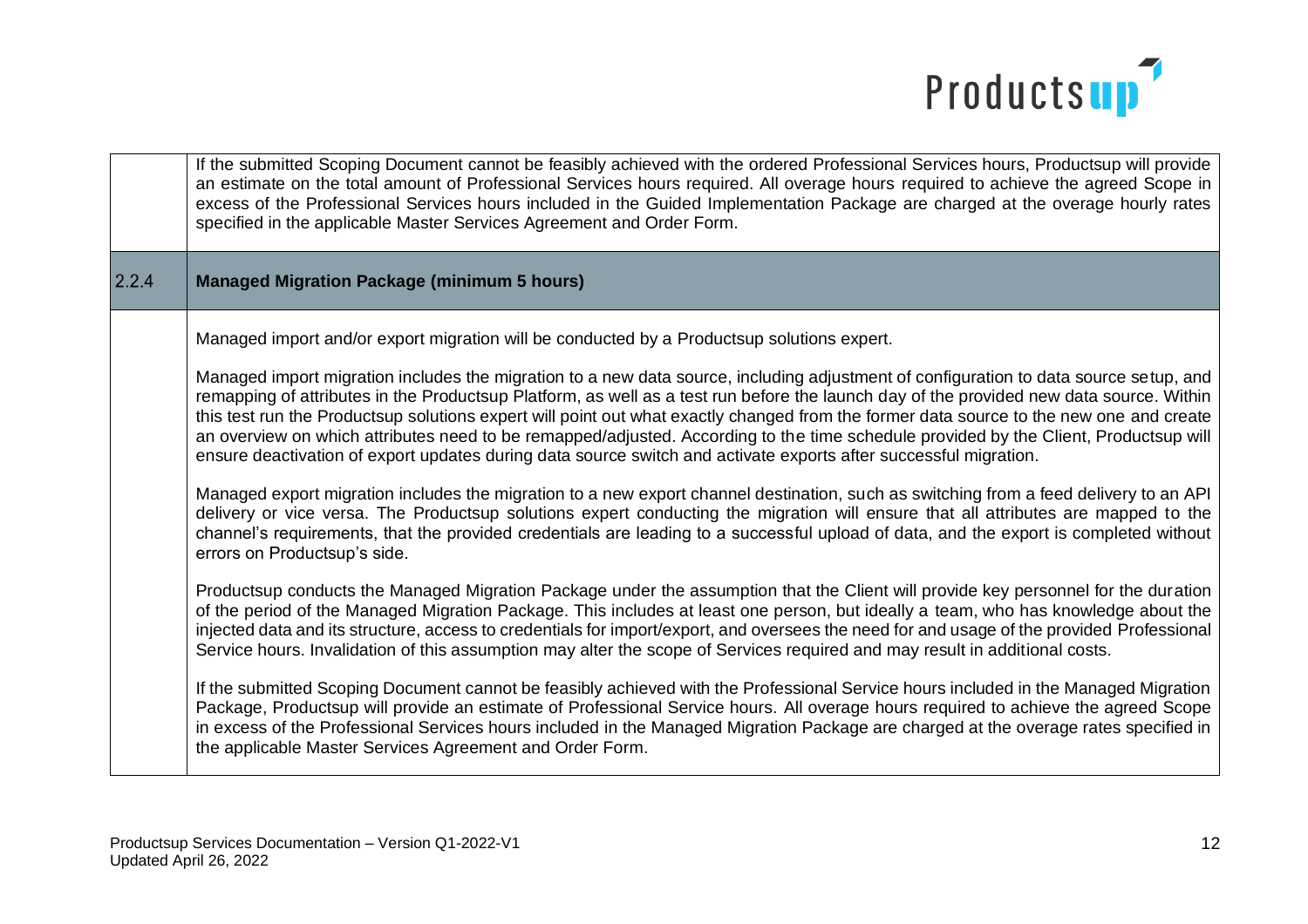

|       | The Managed Migration Package needs to be ordered at least two weeks before desired migration date.                                                                                                                                                                                                                                                                                                                                                                                                                                                                                                                                                                                                                                                                                                                                        |
|-------|--------------------------------------------------------------------------------------------------------------------------------------------------------------------------------------------------------------------------------------------------------------------------------------------------------------------------------------------------------------------------------------------------------------------------------------------------------------------------------------------------------------------------------------------------------------------------------------------------------------------------------------------------------------------------------------------------------------------------------------------------------------------------------------------------------------------------------------------|
| 2.2.5 | <b>Guided Release Training Package</b>                                                                                                                                                                                                                                                                                                                                                                                                                                                                                                                                                                                                                                                                                                                                                                                                     |
|       | Within the Guided Release Training session, the Client will get an overview on features introduced in the last three major Productsup<br>Platform releases. According to Client's preferences and use cases, the Productsup solutions expert conducting the Guided Release<br>Training will focus on certain features. Within the call Productsup's solutions expert will give recommendations on use cases for the new<br>features, ideal setups and be available for Q&A. The Guided Release Training session will take place in a remote video call of 90<br>minutes.                                                                                                                                                                                                                                                                   |
|       | Productsup conducts this Service under the assumption that the Client will provide key personnel for the training. This includes at least<br>one person, but ideally a team, who has foundational knowledge of the Productsup Platform, has knowledge about the injected data<br>and its structure, access to an updating data source and its update schedule, and who oversees the Guided Release Training Package<br>completion. Invalidation of this assumption may alter the scope of Services required and may result in additional costs.                                                                                                                                                                                                                                                                                            |
|       | The Guided Release Training Package needs to be ordered at least four weeks in advance of the call. Client's preferences and use<br>cases need to be provided by the Client at least two weeks in advance of the call to allow for adequate preparation. The Guided Release<br>Training Package needs to be completed within 90 days after Order Date.                                                                                                                                                                                                                                                                                                                                                                                                                                                                                     |
| 2.2.6 | <b>Guided Account Health Check Package</b>                                                                                                                                                                                                                                                                                                                                                                                                                                                                                                                                                                                                                                                                                                                                                                                                 |
|       | The Productsup Guided Account Health Check is delivered through a Productsup solutions expert. It includes a written analysis of the<br>account structure, setup and performance, as well as a detailed analysis of up to two specific sites, which are selected by the Client. An<br>in-depth explanation of findings, best practice recommendations, and Q&A will take place in a remote video call of 90 minutes.<br>Productsup conducts this service under the assumption that the Client will provide key personnel for the Guided Account Health Check<br>call. This includes at least one person, but ideally a team, who has foundational knowledge of the Productsup Platform, has knowledge<br>about the injected data and its structure, access to an updating data source and its update schedule, and who oversees the Guided |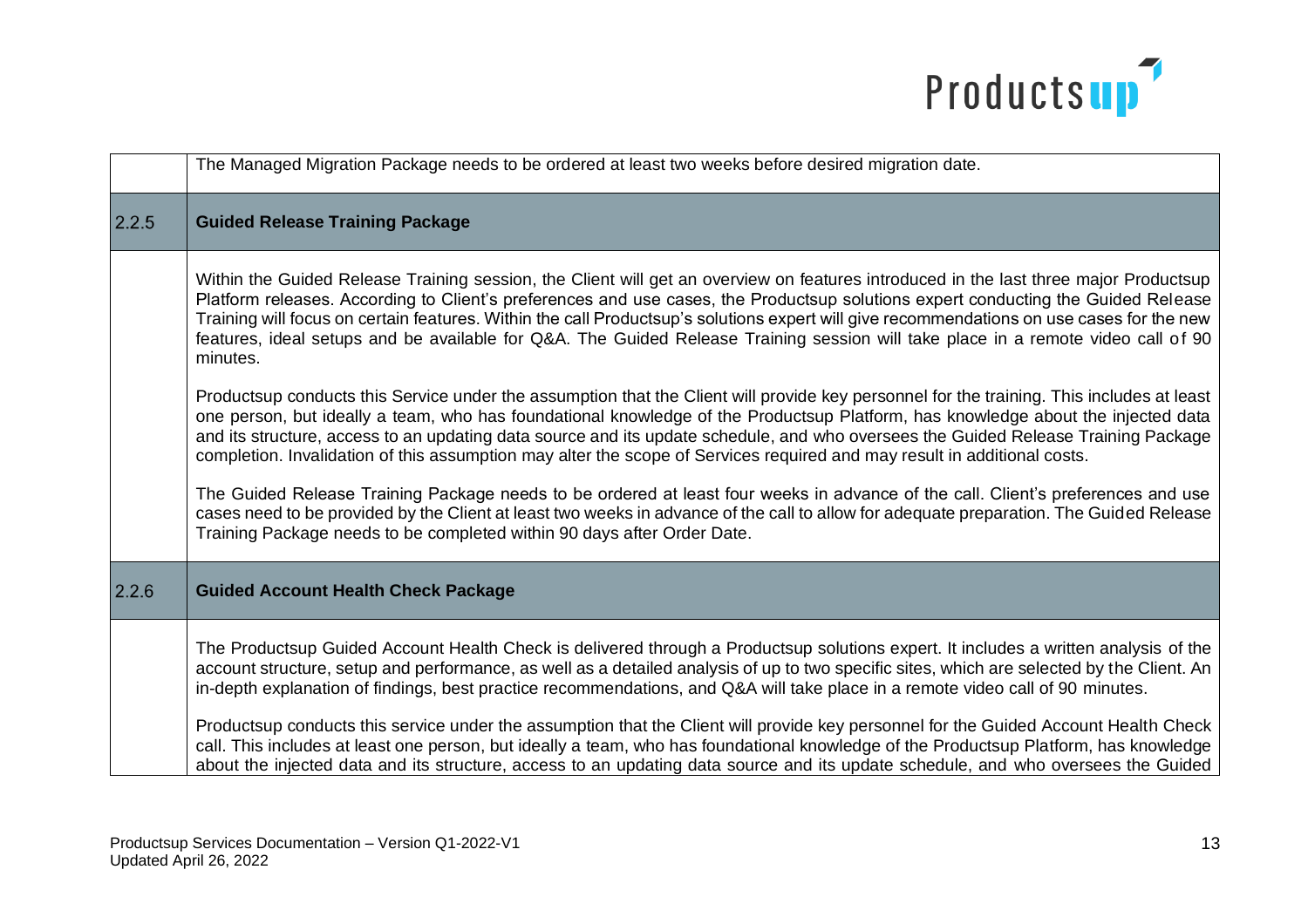

|       | Account Health Check Package completion. Invalidation of this assumption may alter the scope of Services required and may result in<br>additional costs.<br>The Guided Account Health Check Package needs to be ordered at least four weeks in advance of the call. Sites for in-depth analysis<br>need to be provided by the Client at least two weeks in advance of the call to allow for adequate preparation. The Guided Account<br>Health Check Package needs to be conducted within 90 days after Order Date.                                                                                                                                                                                                                                                                                                                                                                                                                                                                                                                                                                                                                                                                   |
|-------|---------------------------------------------------------------------------------------------------------------------------------------------------------------------------------------------------------------------------------------------------------------------------------------------------------------------------------------------------------------------------------------------------------------------------------------------------------------------------------------------------------------------------------------------------------------------------------------------------------------------------------------------------------------------------------------------------------------------------------------------------------------------------------------------------------------------------------------------------------------------------------------------------------------------------------------------------------------------------------------------------------------------------------------------------------------------------------------------------------------------------------------------------------------------------------------|
| 2.2.7 | <b>On-Site Training Day Package</b>                                                                                                                                                                                                                                                                                                                                                                                                                                                                                                                                                                                                                                                                                                                                                                                                                                                                                                                                                                                                                                                                                                                                                   |
|       | Up to eight hours of training on the use and functions of the Productsup Platform conducted by a Productsup solutions expert. Content<br>of training will be tailored according to Client's needs.<br>Travel and accommodation expenses are excluded in the Fee and will be added separately.<br>Productsup conducts this service under the assumption that the Client will provide key personnel for the On-Site Training Day. This<br>includes at least one person, but ideally a team, who will be trained as an administrator of the Productsup Platform, has knowledge<br>about the injected data and its structure, access to an updating data source and its update schedule, and who oversees the completion<br>of the On-Site Training Day. Invalidation of this assumption may alter the scope of Services required and may result in additional costs.<br>The On-Site Training Day needs to be ordered at least four weeks in advance of the On-Site Training Day. Training topics need to be<br>provided by the Client at least one week in advance to allow for adequate preparation. The On-Site Training Day needs to be conducted<br>within 90 days after Order Date. |
| 2.2.8 | <b>Channel Creation as a Service</b>                                                                                                                                                                                                                                                                                                                                                                                                                                                                                                                                                                                                                                                                                                                                                                                                                                                                                                                                                                                                                                                                                                                                                  |
|       | Creation of channel templates in standard file formats (e.g. CSV, standard XML/JSON format, item setup sheet) and, if needed,<br>connectors for import or export in/from the Productsup Platform, as well as adjustments to Productsup's standard file formats of channels<br>(e.g. API connections).                                                                                                                                                                                                                                                                                                                                                                                                                                                                                                                                                                                                                                                                                                                                                                                                                                                                                 |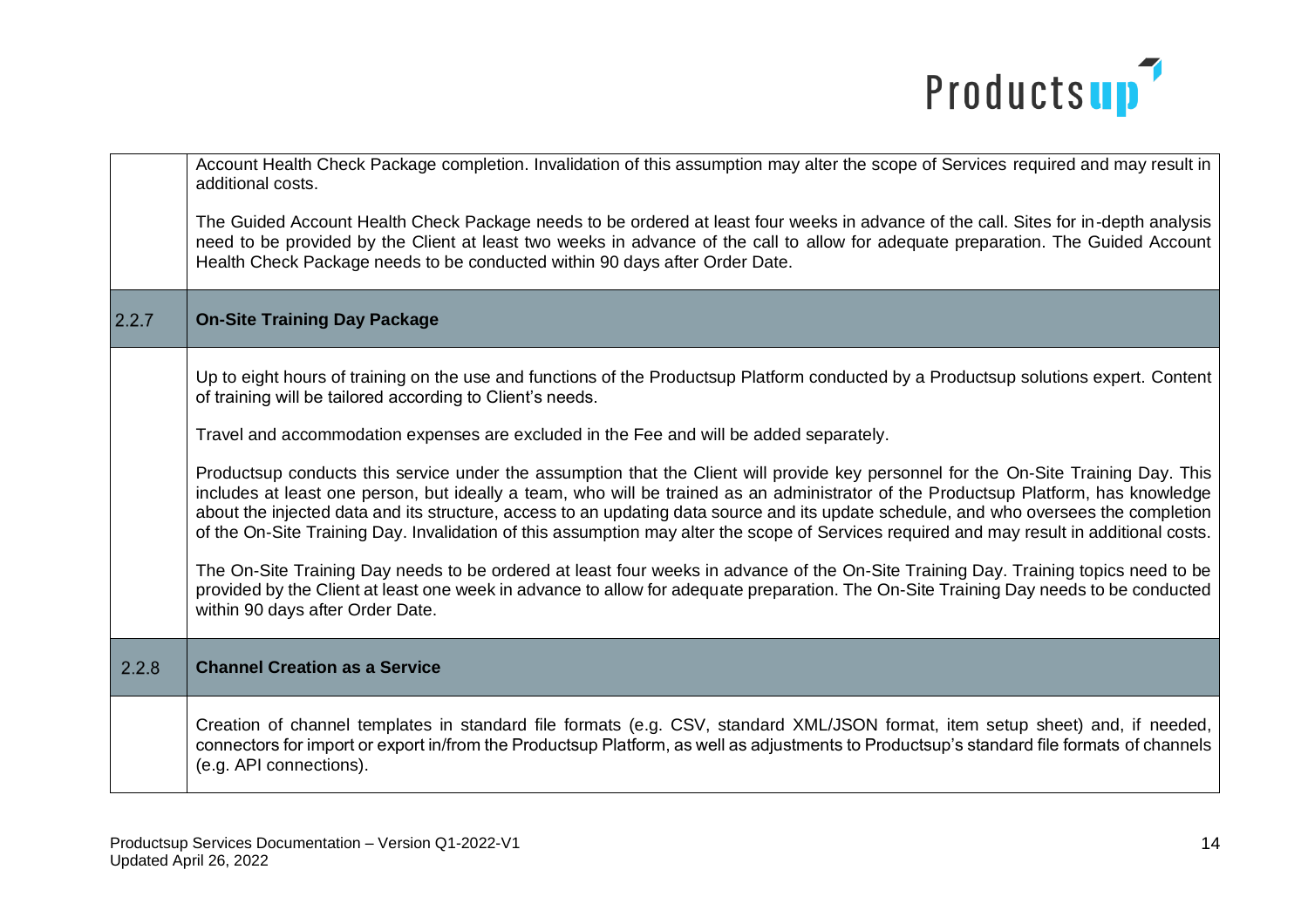

A Channel refers to the company/website that the data will be ultimately received by e.g. Amazon. A Template refers to the specific attributes and format required by such Channel. e.g. Amazon (DE) Watches or Amazon (US) Bags. Each Channel may require different attributes for different categories, regions and/or languages and therefore, depending on the channel, multiple templates may be required.

For accurate scoping, Channel specifications and credentials for creation are mandatory to be provided by the Client. If the Client is unable to deliver Channel specifications and credentials, Productsup's solutions experts can be introduced to appropriate contacts on the Channel's side to retrieve the required information from them. The timely effort on this cannot be scoped but will be charged according to the hourly rates specified in the relevant rate card annexed to the applicable Master Services Agreement. A sandbox environment for development is optional. In case sandbox tests are desired, the sandbox access needs to be provided by the Client.

An estimate on delivery time and cost effort will be given before the start of the channel creation. Once timeline and cost are accepted by both Parties, an Order Form will be created and signed by both Parties. This includes the full scope of the project. Changes on the scope during creation will result in a change to the Order Form through a Change Order subject to the applicable Master Services Agreement.

The agreed Fee will be billed as set out in the applicable Master Services Agreement and Order Form. Productsup provides this Service under the assumption that the Client will provide key personnel for the duration of the creation. This includes at least one person, but ideally a team, who has knowledge about the desired structure and/or delivery of data and can answer Productsup's questions during the creation of the Channel. Invalidation of this assumption may alter the scope of Services required and may result in additional costs.

| 3. | <b>Proof of Concept</b> |
|----|-------------------------|
|    |                         |

A Productsup solutions expert will be assigned and made available for the entirety of the booked hours, during Local Office Hours and subject to the specifications in an applicable Proof of Concept Order Form. This expert will be a dedicated, technical, point of contact